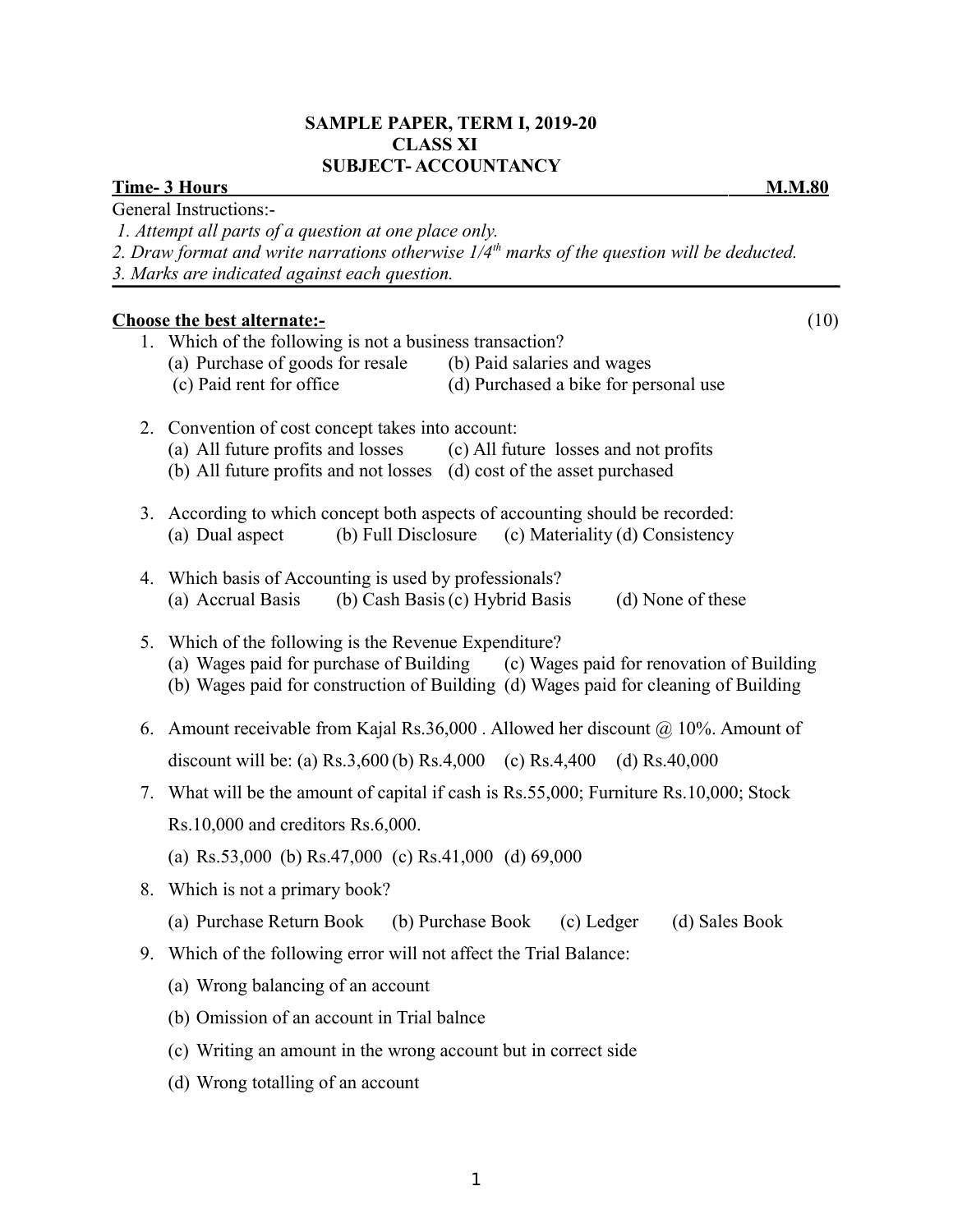- 10. Overdraft as per Pass Book means:
	- (a) Dr. Balance of Cash Book(c) Cr. Balance of Cash Book
	- (b) Dr. balance of Pass Book (d) Cr. balance of Pass Book

#### **Fill in the Blanks:-** (5)

- 11. While preparing Cash Book, amount taken by the proprietor from business for personal use are recorded in …………
- 12. ……. A/c will be credited if installation charges are paid on machine purchased.
- 13. Cash paid to Sudha as rent will be debited to ……….A/c.
- 14. Concept of ………… states that all transactions should be verified with evidences.
- 15. The full name of IndAS is………

## **State True/ False:-** (5)

- 16. Transfer is prepared for writing off Bad Debts.
- 17. personal Accounts is related to assets.
- 18. The formula of Dual concept is Assets= liabilities+ Capital
- 19. Suspense Account is imaginary account used to close the Trial balance when its two sides don't tally.
- 20. Debit balance of Cash Book and overdraft Balance of Pass Book carry the same meaning.
- 21. Differentiate between Cash vouchers and non- cash vouchers. (3)

#### 22. Calculate total liability if:

Owner's capital in the beginning is Rs.60,000; Creditors at the end is Rs.50,000; Revenue during the period Rs.70,000; Expenses during the period Rs.65,000. Also calculate amount of closing capital. (3)

#### 23. **Record the following transactions in a Petty Cash Book with suitable columns. The book is kept on imprest system, amount of imprest is Rs.6,000.** (4) 2018

- April 1- Petty cash in hand Rs.500; Received cash to make up the imprest.
- April 4- Paid for office cleaning Rs.600; Railway fare Rs.400; wages Rs.350.
- April 5- Bought shorthand notebook Rs.500, CGST and SGST @ 10% each.
- April 7- Paid carriage on parcels Rs.250; wages Rs.200.
- April 10- Bought stamps for Rs.300; envelops Rs.450 and accounts register Rs.400.
- April 12- Paid for repairs Rs.350; gave tip to peon Rs.150.
- April 13- Gave charity Rs.100; served tea to customers Rs.250.
- April 15- Paid for wages Rs.160; paid for refreshments for guests Rs.300.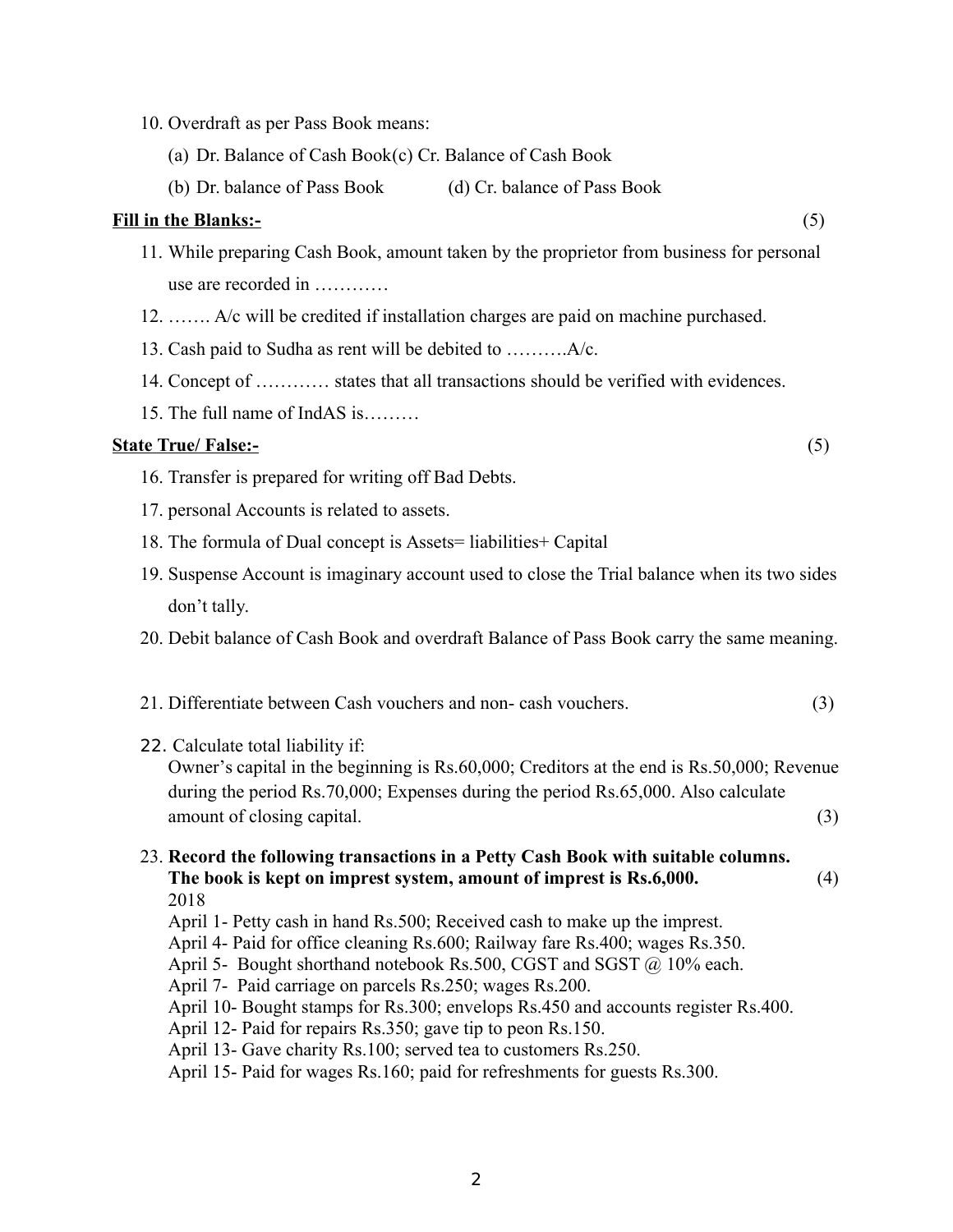| (ii)<br>(iii) | IGST @10%<br>Charge interest on drawings Rs.2,000.<br>Sudha became bankrupt and could pay 60% amount<br>in full settlement. Rs.18,000 received from her.              |     |
|---------------|-----------------------------------------------------------------------------------------------------------------------------------------------------------------------|-----|
| (iv)          | Goods lost by fire Rs.10,000.                                                                                                                                         |     |
|               | 25. Prepare purchase return book of Royal stationers from the following information                                                                                   |     |
|               | and post into Ledger:-                                                                                                                                                | (4) |
| 2019          |                                                                                                                                                                       |     |
| July7         | Returned to Sudhir Bros. 50 registers being defective $\omega$ Rs.40 each;                                                                                            |     |
|               | CGST and SGST $\omega$ 6% each.                                                                                                                                       |     |
| July 15       | Returned to Agarwal stationers 10 boxes pens being not ordered                                                                                                        |     |
|               | $@$ Rs.500 each box; IGST $@$ 12%.                                                                                                                                    |     |
| July 25       | Mehra & Sons returned to us 2 ream papers $\omega$ Rs.500 each ream.                                                                                                  |     |
|               | 26. Journalise the following transactions:-                                                                                                                           | (4) |
|               | (a) Purchased Building of Rs.10,00,000; paid Rs.80,000 on its registration and                                                                                        |     |
|               | Rs.20,000 for brokerage.                                                                                                                                              |     |
|               | (b) Paid for Life insurance premium Rs.5,000.                                                                                                                         |     |
|               | (c) Cash withdrawn from bank Rs.5,000 for personal use and Rs.25,000 for office use.                                                                                  |     |
|               | (d) Paid Rs.9,800 to Sunil in full settlement after deducting 2% discount.                                                                                            |     |
|               | 27. "The rules of debit and credit of various accounts depends on their nature."<br>Discuss the rules of various accounts as per traditional approach.                | (4) |
| 2019          | 28. Record the following transactions in the Sales book of Royal Furnitures -                                                                                         | (6) |
| April 3       | Sold goods to Laxmi furnitures, Delhi-<br>4 sofa sets $(a)$ Rs.5,000 each<br>10 Almirahs @ Rs.3000 each<br>Trade discount $10\%$ , output IGST @ 10%, freight Rs.350. |     |
| April 10      | Sold to Star Furnitures, Gurgaon:<br>50 chairs $\omega$ Rs.200 each<br>10 tables $(a)$ Rs.500 each                                                                    |     |

| $@10\%$ |  |  |
|---------|--|--|
|         |  |  |

- 
- (i) Sold goods of list price Rs. 40,000 at 10% trade discount to Rohit along with

24. **Pass journal entries in the following cases:-** (4)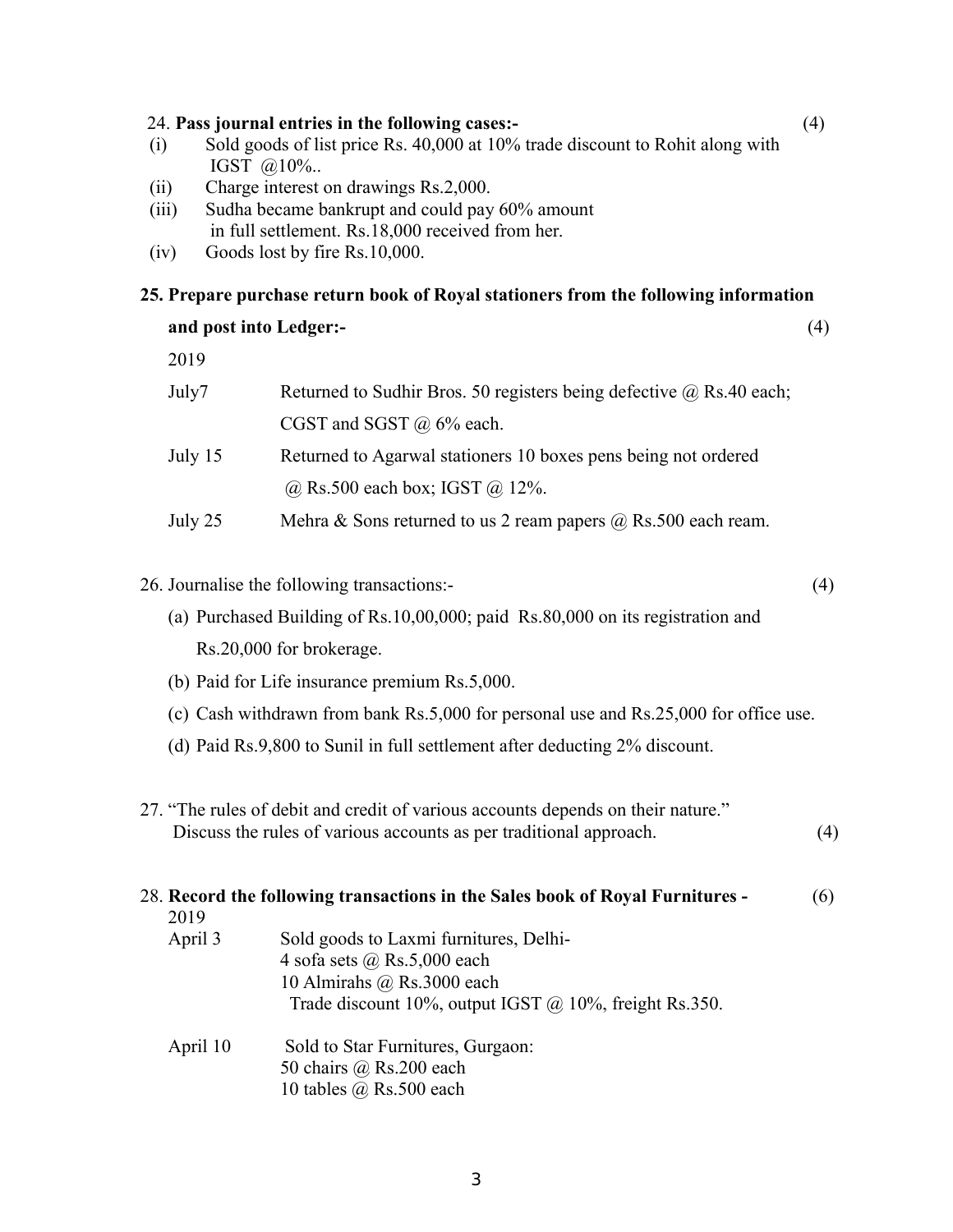CGST 5%, SGST 5%, Trade discount Rs.1000. April 17 Sold goods to Rajdhani furnitures for cash : 40 chairs @ Rs.175 each, IGST @ 10%. April 25 Sold to Mega Mart, Delhi: 2 computers @ Rs.5,000 each Freight charges Rs.200. April 30 Sold to Amrita, Agra: 5 dining tables @ 12000 each 8 dressing tables @ 8,000 each IGST 10%, Carriage Rs.600.

## **29. Prepare a Trial Balance from the following balances of R. Ltd. as at 31.3.2019. The balance of Trial balance should be entered as capital:- (6)**

| Purchases       | 18,20,000 | Drawings               | 60,000   |
|-----------------|-----------|------------------------|----------|
| Stock 1.4.2018  | 3,50,000  | Debtors                | 3,60,000 |
| <b>Sales</b>    | 40,00,000 | Creditors              | 1,20,000 |
| Sundry expenses | 15,000    | <b>Bad debts</b>       | 10,000   |
| <b>Building</b> | 5,00,000  | Investments            | 2,00,000 |
| Land            | 18,00,000 | Interest on investment | 20,000   |
| Return Inwards  | 25,000    | Long term borrowings   | 6,00,000 |
| Furniture       | 2,90,000  | Loan                   | 8,00,000 |
| Equipments      | 8,00,000  | Interest on loan       | 65,000   |
| Repairs         | 5,000     | Cash                   | 400      |
| Depreciation    | 80,000    | bank                   | 34,600   |

## 30. **Prepare Accounting equation from the following information:-** (6)

- 1. Madan started business with cash Rs.3,50,000 and goods Rs.25,000.
- 2. Bought goods for cash Rs.80,000 and on credit from Mohit Rs.40,000.
- 3. Goods costing Rs.75,000 sold at 1/3rd profit . Half the payment received in cash.
- 4. Paid for rent Rs.10,000 and rent still outstanding Rs.5,000.
- 5. Purchased a motorcycle for personal use Rs.80,000
- 6. Provide interest on capital Rs.8,000.

# 31. **Prepare double column cash book from the following transactions:-** (8)

2018

- Dec.1 Cash in hand Rs.2,20,000; Cash at Bank Rs.60,000.
- Dec.3 Deposited into bank Rs.80,000.
- Dec.4 Goods purchased and issued a cheque Rs.34,000.
- Dec.7 Cash purchases Rs.16,000.
- Dec.8 Paid commission by cheque Rs.12,000.
- Dec.9 Withdrew from bank for private use Rs.2,500.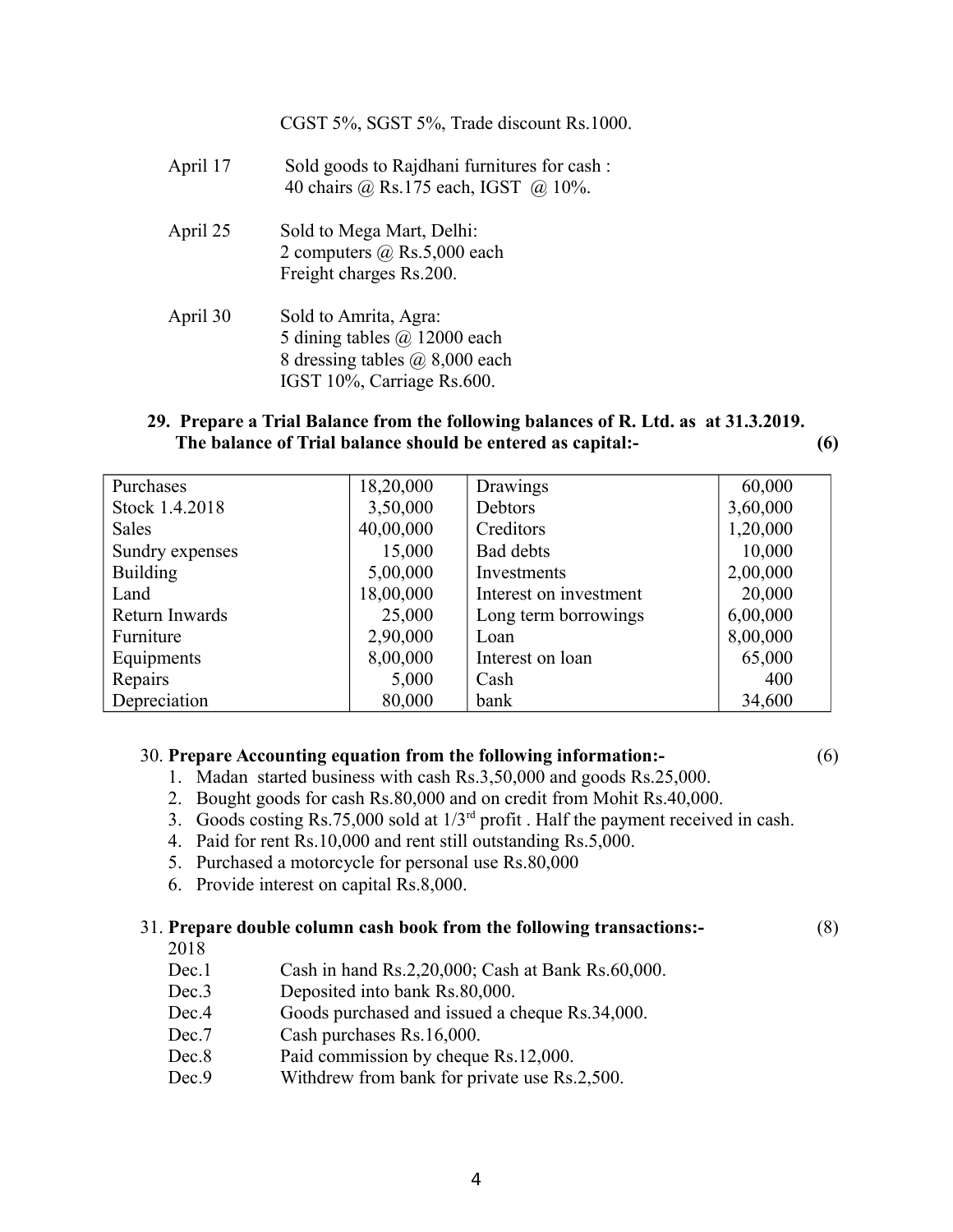| Dec.12  | Received from Ved for sale of goods Rs.6,000 of which half amount |
|---------|-------------------------------------------------------------------|
|         | deposited into bank the same day.                                 |
| Dec.16  | Interest collected by bank on securities Rs.14,000.               |
| Dec.20  | Cash sales Rs.42,000, output IGST $@10\%$ .                       |
| Dec.22  | Salaries paid Rs.40,000.                                          |
| Dec.24  | Goods sold to Sona& Co. Rs.36,000.                                |
| Dec. 25 | Received cheque from Sona& Co. after discount of Rs.300.          |
| Dec.26  | Cheque of Sona & Co. deposited into bank.                         |
|         |                                                                   |

Or

# **Record the following transactions in the double column Cash Book:-**

June. 2019

- 1 Cash in hand Rs.30,000; Bank overdraft Rs.32,000.
- 3 Bought furniture and paid by cheque Rs.7,000.
- 5 Sold goods to Radhika for Rs.12,000 at 10% trade discount and 2% cash discount. Payment is received by cheque.
- 8 Sold old computer and received cheque for Rs.3,500.
- 9 Paid into bank Rs.20,000 including cheques received on Oct.5 and Oct.8.
- 12 Sold shares of Wipro Ltd. for Rs.8,000 less brokerage 1%.
- 15 Bank issued a draft to Gopal for Rs.13,000. Bank charged commission Rs.100.
- 18 Bank collected dividend on shares Rs.500.
- 21 Paid rent of office Rs.800 and rent of own house Rs.700.
- 25 Sold goods for Rs.15,000 of which Rs.5,000 deposited into bank.
- 28 Paid into bank Rs.6,000.
- 30 Paid salary Rs.8,000 by cheque and for postage in cash Rs.200.
- 30 After retaining Rs.1,000 as cash in hand, remaining amount was deposited in bank.

# **32. On 30th June, 2016, the cash book of a trader shows a bank balance of Rs.2,500. With the following information available, Prepare a Bank Reconciliation Statement on that date:- (8)**

(a) Cheques of Rs.14,600 were paid into bank, of these only Rs.12,200 were credited in Pass Book till  $30<sup>th</sup>$  June.

(b) Out of the cheques issued for Rs.10,000; only cheques of Rs.3,600 were presented for payment.

- (c) A cheque of Rs.500 which was debited in Cash Book was not Sent to bank for collection.
- (d) There is a debit in the Pass Book of Rs.10 for Bank charges and a credit of Rs.50 for interest.
- (e) A customer directly deposited in bank Rs.1,000, not recorded in cash book.
- (f) Bank paid Rs.400 for insurance, not shown in cash book.